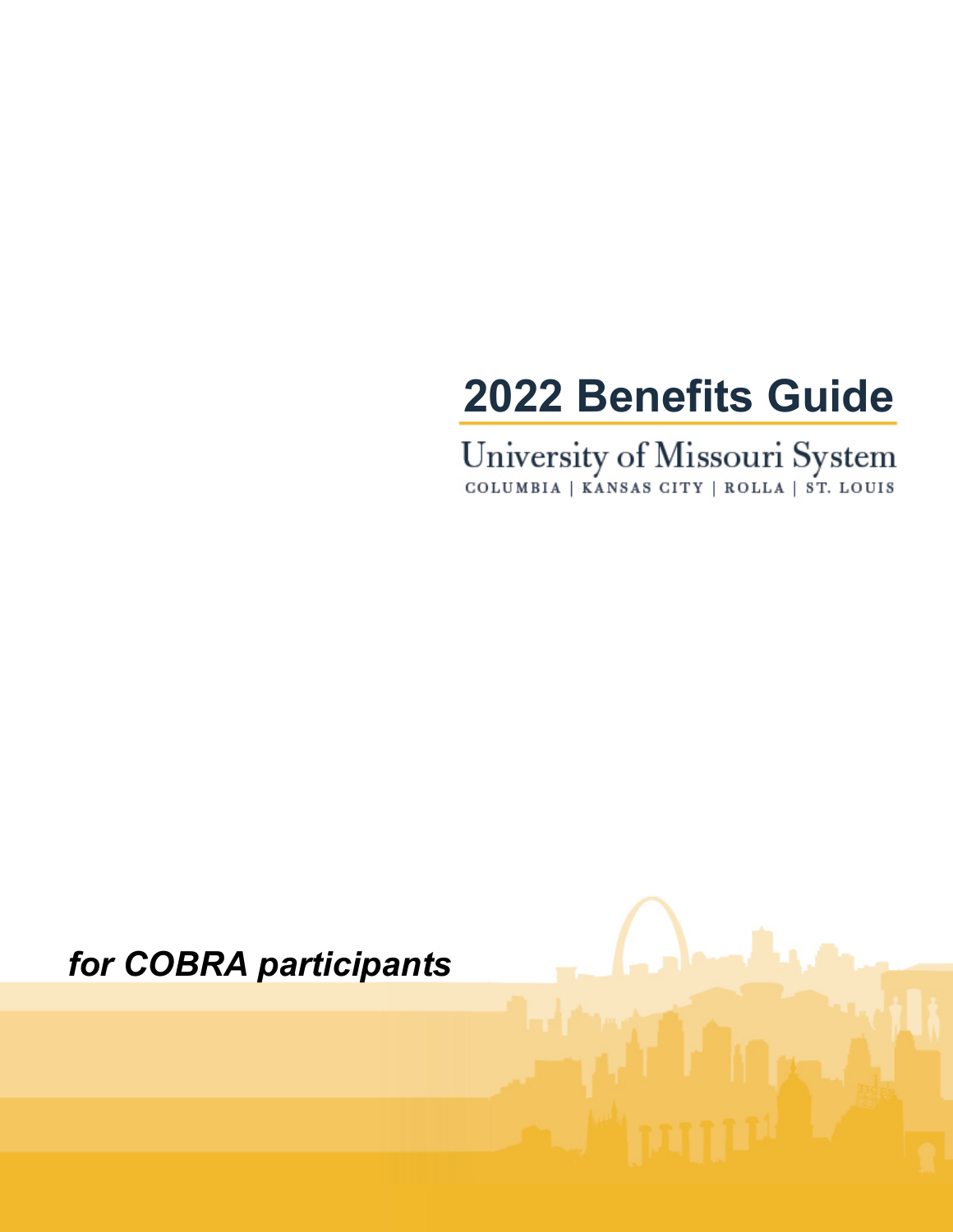# <span id="page-1-0"></span>**Table of contents**

*This guide provides a summary of various plans included in the University of Missouri System benefit program effective January 1, 2022. Summary Plan Descriptions (SPDs) for each plan described herein can be found on the UM System website. At the time of printing, SPDs on the website pertain to the 2021 plan year; SPDs for the 2022 plan year will be available in early 2022. Information in the 2022 SPD for each plan will vary from the information in the 2021 SPDs; therefore, the 2021 SPDs should not be relied upon to determine plan benefits effective January 1, 2022.* 

*The SPD serves as both the Plan document and the SPD. In the event of a discrepancy between this guide and the SPD, the SPD will govern in every instance. The University of Missouri System reserves the right to change or terminate the benefits program, individual plans or provisions at any time.*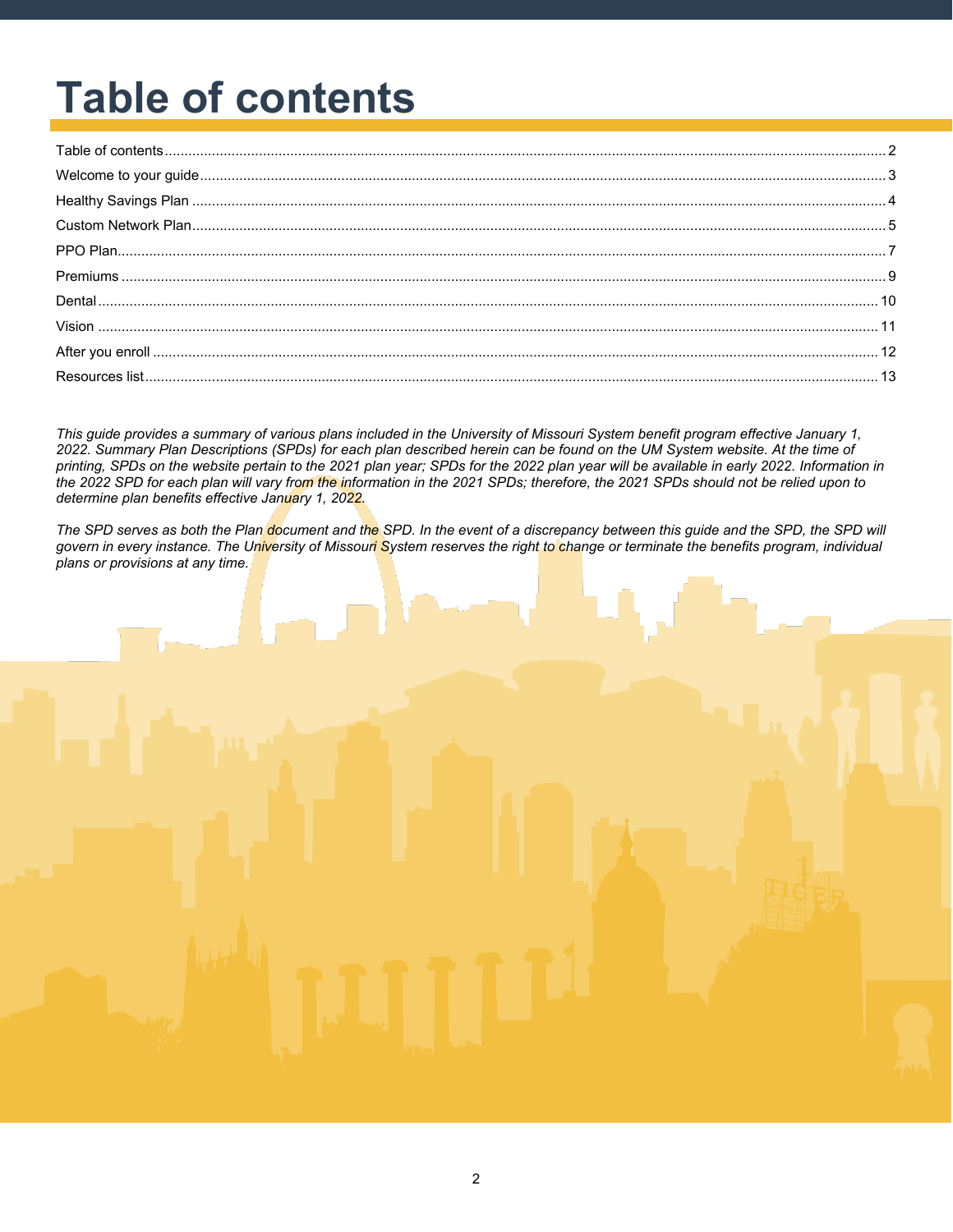### <span id="page-2-0"></span>**Welcome to your guide**

Welcome to your insurance benefits guide, a document designed to help you choose your insurance plans and enroll in your 2022 insurance benefits. Because health care needs are personal and important, we want to support you in finding a plan that works for your situation. Each plan has a dedicated page in this guide so you can get important information while weighing your options.

Please note:

- Every plan covers 100% of qualified in-network preventive care.
- UnitedHealthcare administers all plans, with prescription drug benefits managed by Express Scripts.
- In the Columbia area, you may fill your prescriptions at a Mizzou pharmacy for the same cost as mail-order prescriptions.
- If your home address is located in an eligible region around Columbia or St. Louis, the Custom Network Plan for the associated location is available to you.

**Current COBRA Participants:** If you would like to make changes to your 2022 University benefit plan elections, you must do so during the Annual Enrollment period (October 25 to November 5, 2021) by completing the "2022 COBRA Annual Enrollment Form" that was mailed to you. The form must be returned to ASI COBRA no later than November 5, 2021, as instructed on the form. If you need another copy of the form, please contact ASI COBRA at 1-877-388-8331 to request one. **If you are satisfied with your current benefit plan elections and simply wish to continue them in 2022, no action is required on your part.**

**Potential COBRA Participants:** If you were enrolled in Medical, Dental and/or Vision insurance coverage while you were an active employee, please refer to [umurl.us/COBRA](https://umurl.us/COBRA) for more information regarding eligibility and application for continued coverage.

If you are adding dependents to your benefit plans, you must provide Proof of Relationship to the University of Missouri System within the required timeframe. View proof of relationship requirements and access forms by visiting [umurl.us/proof.](http://umurl.us/proof)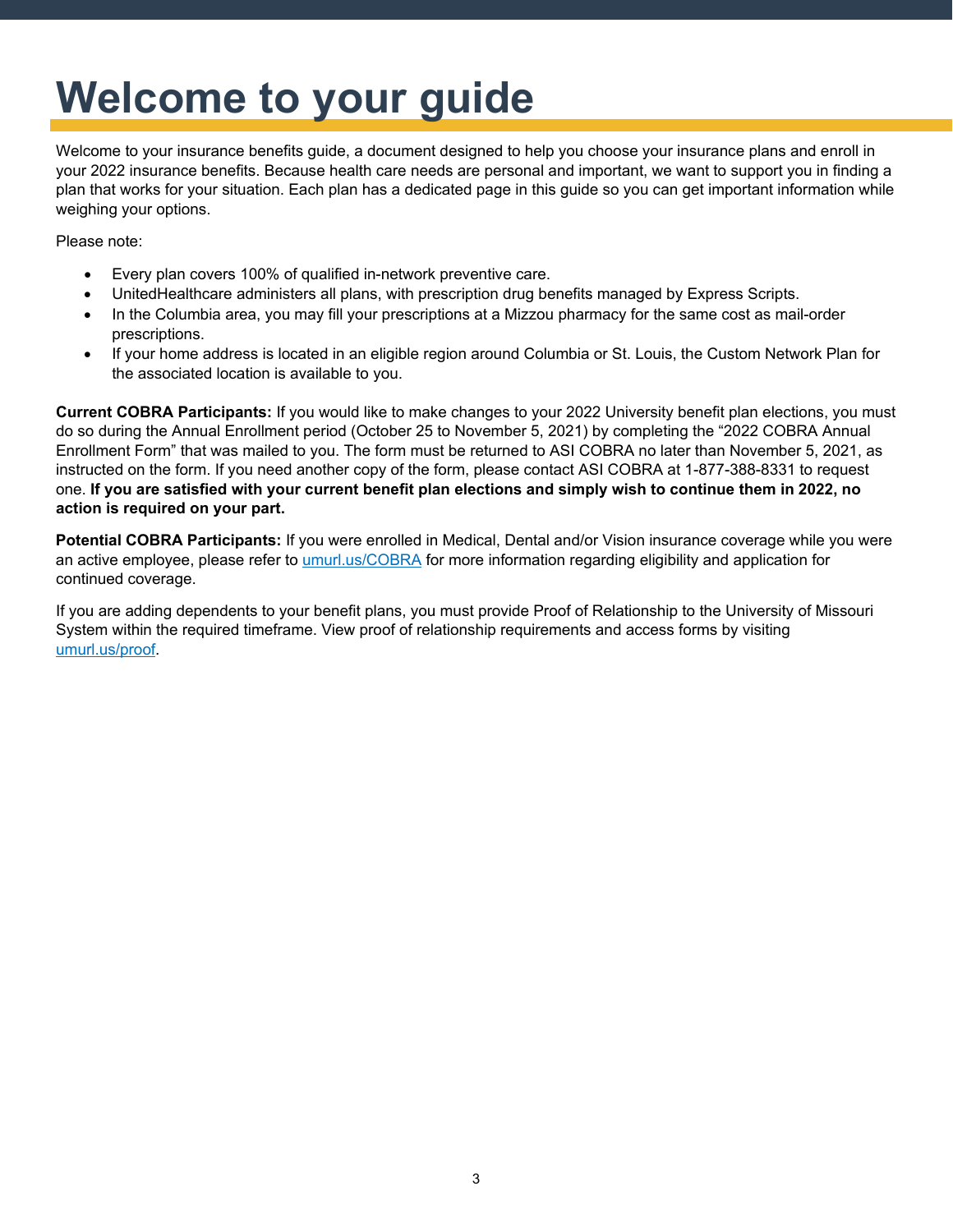# <span id="page-3-0"></span>**Healthy Savings Plan**

#### **About the plan**

- You pay the full cost of medical services and prescription drugs until you reach your annual deductible.
- The price of in-network medical services and prescription drugs are discounted. You pay the total of that discounted price until the deductible is met.
- After you meet the deductible, you'll pay 15% of the cost of covered in-network medical services and prescription drugs until you reach the out-of-pocket limit (which is comprised of deductibles, coinsurance and prescription drug charges).
- Once the annual out-of-pocket limit is met, the plan will pay 100% of covered services and prescription drugs for the rest of the year.
- The annual deductible for the Healthy Savings Plan combines medical services and prescription drug expenses, rather than having one deductible for medical services and another for prescription drugs.
- In the same way as the annual deductible, the annual out-of-pocket limit combines medical and prescription expenses.
- For those in the Columbia area, 90-day fills/refills are available at Mizzou pharmacies at the same cost as mailorder. Participants may fill specialty medications through a Mizzou Specialty Pharmacy (www.muhealth.org/specialty-pharmacy) or Accredo.
- Visit [umurl.us/benadmin](http://umurl.us/benadmin) to access provider directories for each plan. Healthy Savings Plan information is listed under "Medical."
- Virtual Visits allow you to connect with a doctor via video on your mobile device, tablet or computer without an appointment, any time. Learn more at [umurl.us/virtualvis.](http://umurl.us/virtualvis)

| (Premiums are not listed in this chart. Refer to the premiums list.)                                           |                                 |                                  |  |
|----------------------------------------------------------------------------------------------------------------|---------------------------------|----------------------------------|--|
|                                                                                                                | In-network                      | Out-of-network***                |  |
| <b>Combined medical and prescription</b><br>deductible                                                         | \$1,750/self; \$3,500/family*   | \$3,500/self; \$7,000/family*    |  |
| <b>Coinsurance</b>                                                                                             | 15% after deductible            | 35% or more after deductible     |  |
| <b>Preventive care</b>                                                                                         | \$0                             | 35% or more after deductible     |  |
| <b>Primary care</b>                                                                                            | 15% after deductible            | 35% or more after deductible     |  |
| <b>Specialist care</b>                                                                                         | 15% after deductible            | 35% or more after deductible     |  |
| <b>Urgent care</b>                                                                                             | 15% after deductible            | 35% or more after deductible     |  |
| Lab and x-ray                                                                                                  | 15% after deductible            | 35% or more after deductible     |  |
| <b>Outpatient care</b>                                                                                         | 15% after deductible            | 35% or more after deductible     |  |
| <b>Inpatient care</b>                                                                                          | 15% after deductible            | 35% or more after deductible     |  |
| Durable medical equipment                                                                                      | 15% after deductible            | 35% or more after deductible     |  |
| <b>Emergency room</b>                                                                                          | 15% after deductible            | 15% or more after deductible     |  |
| Ambulance                                                                                                      | 15% after deductible            | 15% or more after deductible     |  |
| <b>Prescription drug: retail</b>                                                                               | 15% after deductible            | 35% or more after deductible     |  |
| Prescription drug: mail**                                                                                      | 15% after deductible            | 35% or more after deductible     |  |
| <b>Combined medical and prescription</b><br>out-of-pocket limit                                                | \$3,500/self<br>\$7,000/family* | \$7,000/self<br>\$14,000/family* |  |
| * Only the individual or family amount must be satisfied, based on whether you choose self or family coverage. |                                 |                                  |  |

#### **Healthy Savings Plan- What you pay for covered expenses**

\* Only the individual or family amount must be satisfied, based on whether you choose self or family coverage.

\*\* 90-day fill/refill at Mizzou pharmacies at same cost as mail-order.

\*\*\* Please refer to the Summary Plan Description (SPD) for additional details on allowable/eligible expenses when using an out-ofnetwork provider.

### **Health Savings Account**

If you enroll in the Healthy Savings Plan, you may be eligible to sign up for a Health Savings Account (HSA) to help cover your health care expenses. To be eligible, you must be covered by a qualified high-deductible health plan (UM Healthy Savings Plan) on the first day of the month; you may not be covered by another health plan (including any part of Medicare); you may not be claimed as a dependent on someone else's tax return; and you or your spouse may not be enrolled in a general purpose Health Care Flexible Spending Account.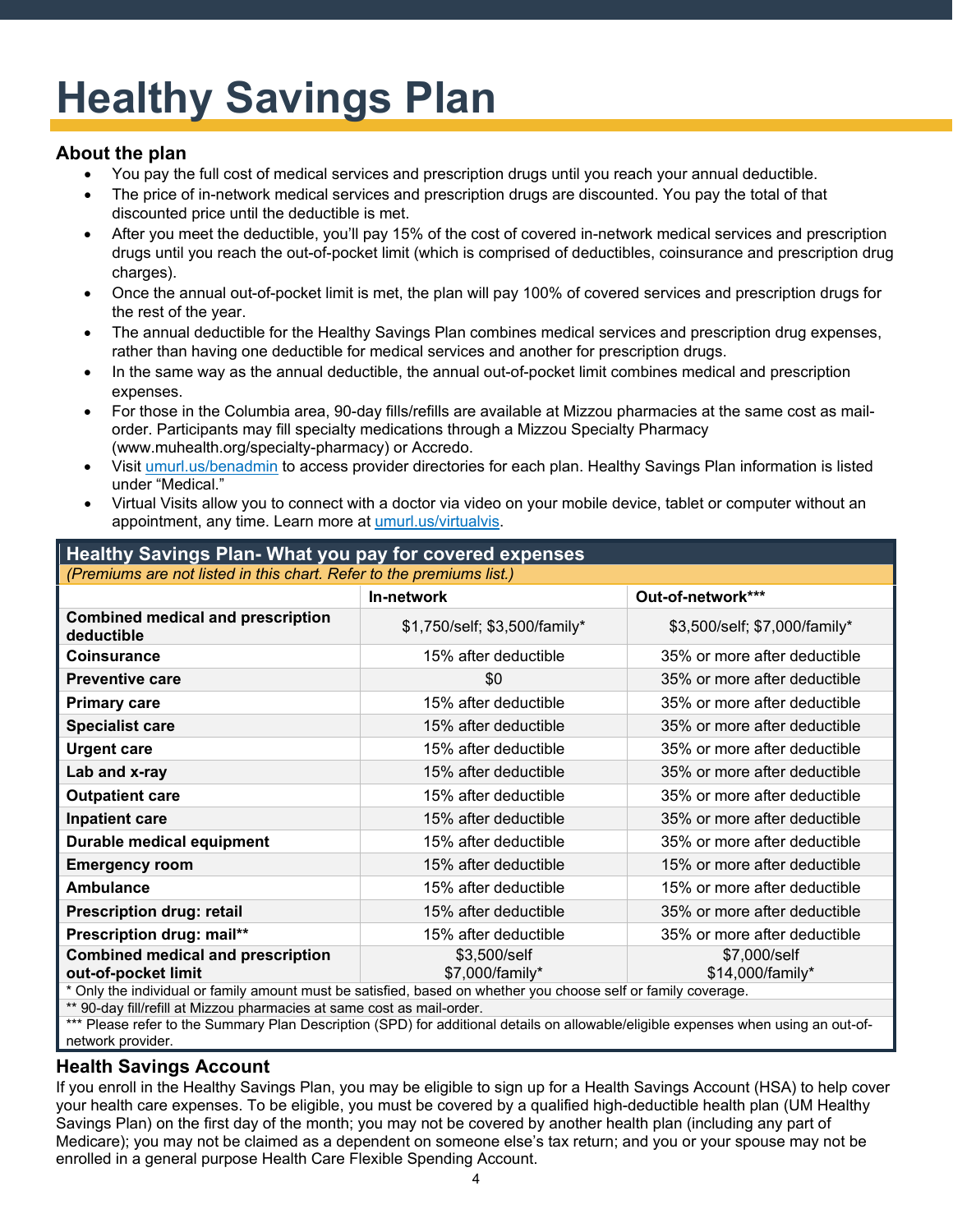# <span id="page-4-0"></span>**Custom Network Plan**

If your home address is located in an eligible region around Columbia or St. Louis, the Custom Network Plan for the associated location is available to you. This insurance plan gives you a focused network of health care providers who are working to improve the quality of your care and share savings and efficiencies with you when you stay in-network.

#### **What's the same in Columbia and St. Louis?**

- There are separate deductibles for in-network services and retail prescription drugs.
- Once you meet your annual out-of-pocket limit, the plan will pay 100% of eligible coinsurance and copayment expenses for the rest of the calendar year.
- The Plan offers a narrow network of health care providers who are working to improve the quality of your care and share savings and efficiencies with you when you stay in-network. A narrow network offers a smaller pool of innetwork providers in exchange for decreased premium or service costs.

#### **Columbia St. Louis**

- Eligible Missouri counties: Audrain, Boone, Callaway, Cole, Cooper, Howard, Moniteau, Osage and Randolph.
- Your network consists primarily of providers affiliated with University of Missouri Health Care (MUHC), allowing you to take advantage of special services:
	- o **Virtual Visits:** Connect with a doctor on your mobile device, tablet or computer for a \$15 copay. Learn more at umurl.us/virtualvis.
	- o **Mizzou Doc Fast Pass:** Establish care with an in-network primary care physician/specialist, or schedule same-day or next-day primary care appointments by calling (573) 884-0432.
	- o **Mizzou Quick Care**: Visit an in-network quick care clinic for \$15. Learn more at [umurl.us/muquick.](http://umurl.us/muquick)
	- o **HEALTHConnect:** A patient portal that connects you to MUHC's providers and medical services.
- Mizzou pharmacy is the preferred network pharmacy for retail and 90-day prescriptions, but members have access to Express Scripts' nationwide network. Participants may fill specialty medications through a Mizzou Specialty Pharmacy [\(www.muhealth.org/specialty-pharmacy\)](http://www.muhealth.org/specialty-pharmacy) or Accredo.

- Eligible Missouri counties: Franklin, Gasconade, Jefferson, Lincoln, Montgomery, Pike, St. Charles, St. Francois, St. Louis, St. Louis City, Ste. Genevieve, Warren and Washington.
- Eligible Illinois counties*:* Bond, Calhoun, Clinton, Jersey, Macoupin, Madison, Monroe, Montgomery, Pike, Randolph and St. Clair.
- Your focused network consists primarily of providers affiliated with Mercy Health System, allowing you to take advantage of special services such as:
	- o **Virtual Visits**: Connect with a doctor on your mobile device or computer for a \$15 copay. Learn more at umurl.us/virtualvis.
	- o **Mercy Care Management:** Every provider and case manager is connected to the same electronic medical record, allowing for in-themoment collaboration to ensure you get the right care at the right time.
	- o **Nurse-On-Call:** Connect with a nurse any time to get help making informed decisions and health needs.
- Pharmacy coverage is administered by Express Scripts, with access to pharmacies nationwide and mail order services. Specialty medications must be filled through Accredo.



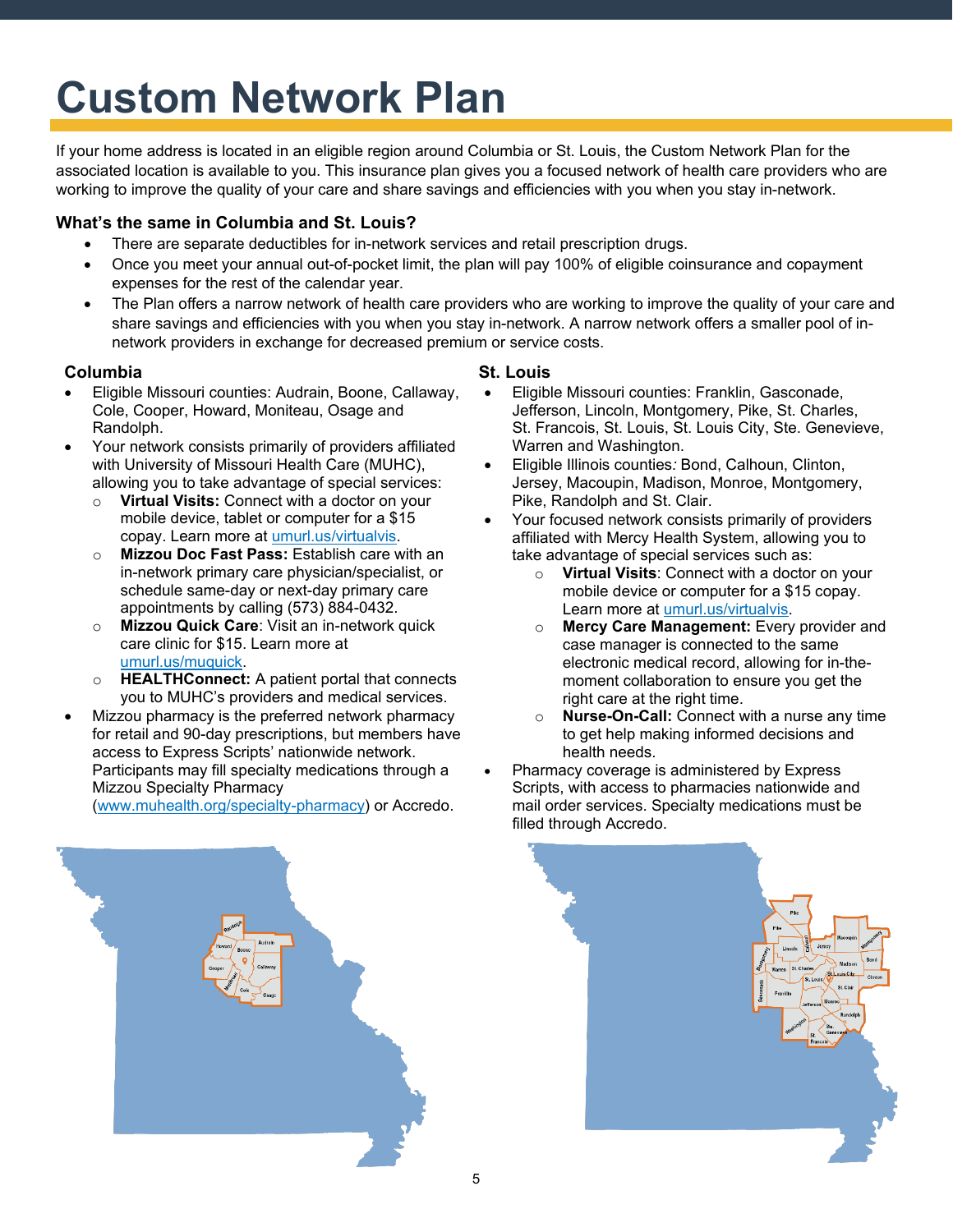It's possible you may be eligible for both the Custom Network Plan-Columbia and the Custom Network Plan-St. Louis (i.e., your work unit was University of Missouri-Columbia but you live in an eligible county in St. Louis, or vice versa). In this case, you will have the option to enroll in either of the two insurance plans. Please note, however, that these plans have access to different networks of medical care providers. A narrow network offers a smaller pool of in-network providers in exchange for decreased premium or service costs. You will only have in-network access to providers associated with the plan in which you enroll. That is, enrolling in the Columbia plan makes only Columbia's narrow network available to you, and enrolling in the St. Louis plan makes only St. Louis's network available to you.

Visit [umurl.us/benadmin](http://umurl.us/benadmin) to access provider directories for each plan. For medical insurance plans, including the Custom Network Plan, navigate to "Medical" on the list and click "find a doctor" under the bullet point labelled "Provider directory."

| <b>Custom Network Plan- What you pay for covered expenses</b>                                      |                                                                                                                                                                                                                                                                                                                         |                                                    |  |
|----------------------------------------------------------------------------------------------------|-------------------------------------------------------------------------------------------------------------------------------------------------------------------------------------------------------------------------------------------------------------------------------------------------------------------------|----------------------------------------------------|--|
| (Premiums are not listed in this chart. Refer to the premiums list.)                               |                                                                                                                                                                                                                                                                                                                         |                                                    |  |
|                                                                                                    | In-network                                                                                                                                                                                                                                                                                                              | Out-of-network***                                  |  |
| <b>Medical deductible</b>                                                                          | \$200                                                                                                                                                                                                                                                                                                                   | \$1,500/self; \$4,500/family*                      |  |
| <b>Prescription deductible</b>                                                                     |                                                                                                                                                                                                                                                                                                                         | Retail: \$50/person; Mail-order: \$0               |  |
| <b>Coinsurance</b>                                                                                 | 10% after deductible                                                                                                                                                                                                                                                                                                    | 50% or more after deductible                       |  |
| <b>Preventive care</b>                                                                             | \$0                                                                                                                                                                                                                                                                                                                     | 50% or more after deductible                       |  |
| <b>Primary care</b>                                                                                | \$15 copay/visit                                                                                                                                                                                                                                                                                                        | 50% or more after deductible                       |  |
| <b>Specialist care</b>                                                                             | \$40 copay/visit                                                                                                                                                                                                                                                                                                        | 50% or more after deductible                       |  |
| <b>Urgent care</b>                                                                                 | \$50 copay/visit                                                                                                                                                                                                                                                                                                        | \$50 copay/visit or more                           |  |
| Lab and x-ray                                                                                      | \$5 (basic) / \$100 (advanced)                                                                                                                                                                                                                                                                                          | 50% or more after deductible                       |  |
| <b>Outpatient care</b>                                                                             | 10% after deductible                                                                                                                                                                                                                                                                                                    | 50% or more after deductible                       |  |
| <b>Inpatient care</b><br>(includes maternity delivery)                                             | 10% after deductible                                                                                                                                                                                                                                                                                                    | 50% or more after deductible                       |  |
| <b>Durable medical equipment</b>                                                                   | 10% after deductible                                                                                                                                                                                                                                                                                                    | 50% or more after deductible                       |  |
| <b>Emergency room</b>                                                                              | \$250 copay/visit after deductible                                                                                                                                                                                                                                                                                      | \$250 copay/visit or more after deductible         |  |
| <b>Ambulance</b>                                                                                   | \$200 copay/occurrence after deductible                                                                                                                                                                                                                                                                                 | \$200 copay/occurrence or more after<br>deductible |  |
| Prescription drug: retail<br>--Formulary generic<br>--Formulary brand<br>--Non-formulary brand     | Greater of (after Rx deductible):<br>Greater of (after Rx deductible):<br>--\$7 copay or 20% coinsurance<br>\$30 copay or 50% network costs (member will pay<br>-- \$15 copay or 25% coinsurance<br>difference between the non-participating and<br>-- \$30 copay or 50% coinsurance<br>participating pharmacy charge.) |                                                    |  |
| Prescription drug: mail**<br>--Formulary generic<br>--Formulary brand<br>--Non-formulary brand     | Greater of:<br>Greater of:<br>\$30 copay or 50% network costs after annual<br>--\$15 copay or 20% coinsurance<br>deductible (member will pay difference between the<br>--\$30 copay or 25% coinsurance<br>non-participating and participating pharmacy<br>--\$60 copay or 50% coinsurance<br>charge.)                   |                                                    |  |
| <b>Medical out-of-pocket limit</b>                                                                 | \$3,500/self; \$7,000/family*<br>\$10,500/self; \$21,000/family*                                                                                                                                                                                                                                                        |                                                    |  |
| <b>Prescription out-of-pocket</b><br>limit                                                         | \$5,200/self; \$10,400/family*                                                                                                                                                                                                                                                                                          |                                                    |  |
| * "Self" amounts must be satisfied for all individuals covered until the family deductible is met. |                                                                                                                                                                                                                                                                                                                         |                                                    |  |
| ** 90-day fill/refill at Mizzou pharmacies at same cost as mail-order.                             |                                                                                                                                                                                                                                                                                                                         |                                                    |  |

\*\*\*Please refer to the Summary Plan Description for additional details on allowable/eligible expenses when using an out-of-network provider.

\*\*\*\* For lab and x-ray services. "Basic" includes services such as x-ray, bloodwork, lipid panel, etc. "Advanced" includes services such as CT scan, PET scan, MRI, etc.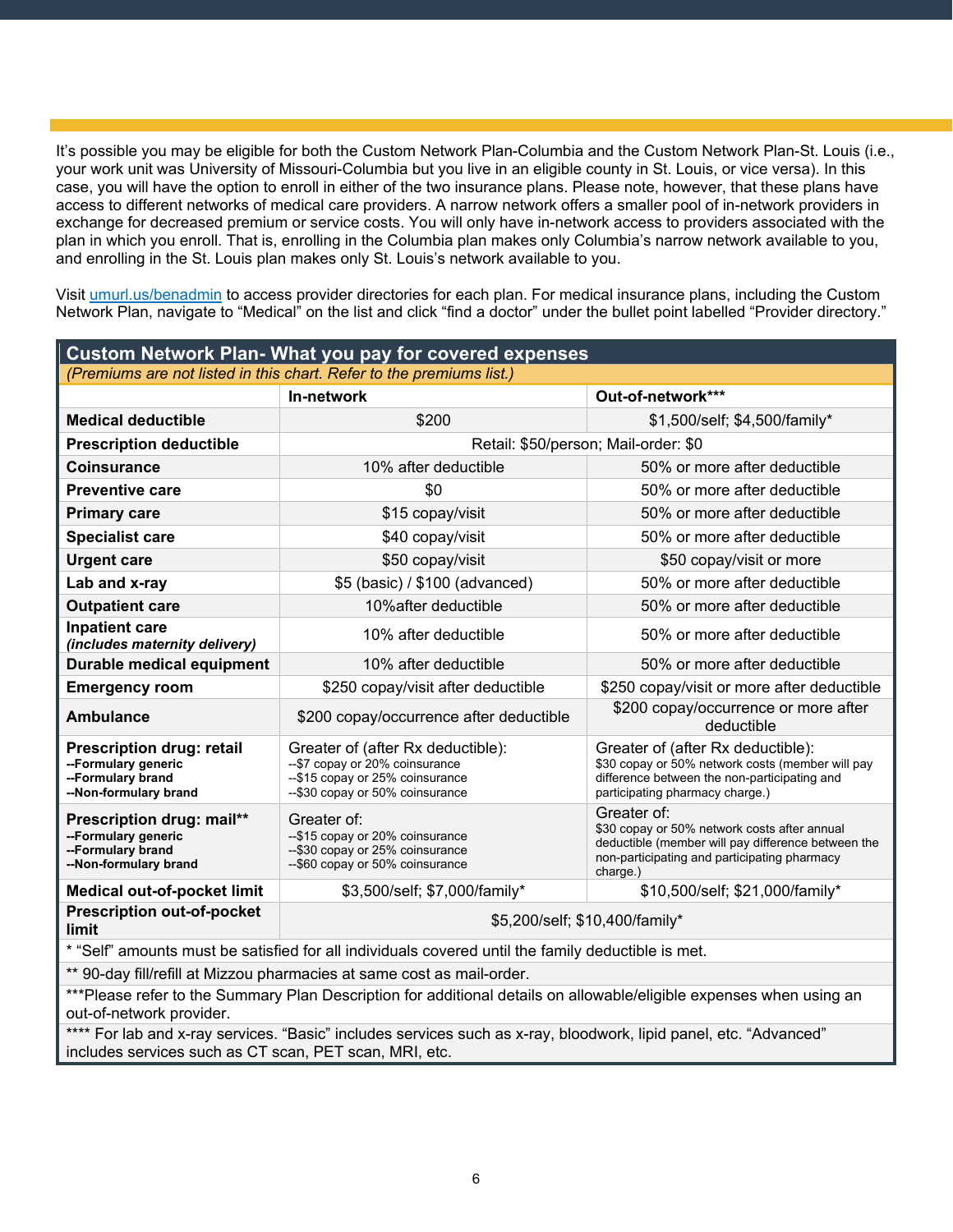## <span id="page-6-0"></span>**PPO Plan**

The PPO Plan is available regardless of your location. It is a traditionally structured medical insurance plan with a broad network. You pay deductibles for medical expenses and prescription drugs even if you use in-network services. This means, for most covered expenses, you'll pay for expenses until you reach the annual deductible. If your home address is located in an eligible county near Kansas City or Rolla and you enroll in the PPO Plan, you'll have access to an area-specific Tiered Feature (also called Tiered PPO) that provides added savings when using providers recognized as offering quality, costeffective care.

### **About the plan**

- There are separate deductibles for in-network services and retail prescription drugs.
- Once you meet your annual out-of-pocket limit, the plan pays 100% of expenses (including coinsurance and copayments) for the remainder of the calendar year.
- Premiums are high, but the deductible is mid-range for health plans.
- For those in the Columbia area, 90-day fills/refills are available at Mizzou pharmacies at the same cost as mail-order. Participants may fill specialty drugs through a Mizzou Specialty Pharmacy (muhealth.org/specialty-pharmacy) or Accredo.

#### **PPO Plan (including Tiered PPO)- What you pay for covered expenses** *(Premiums are not listed in this chart. Refer to the premiums list.)* **In-network Out-of-network\*\*\* Medical deductible Tiered PPO Plan:**  \$500/self coverage; \$1,500/family coverage\* **PPO Plan:**  \$800/self coverage; \$2,400/family coverage\* **Tiered PPO Plan:**  \$1,000/self coverage; \$3,000/family coverage\* **PPO Plan:**  \$1,600/self coverage; \$4,800/family coverage\*

| <b>Prescription deductible</b>                                                                        | Retail: \$75/person; Mail-order: \$0                                                                                 |                                                                                                                                                             |  |
|-------------------------------------------------------------------------------------------------------|----------------------------------------------------------------------------------------------------------------------|-------------------------------------------------------------------------------------------------------------------------------------------------------------|--|
| <sup>A</sup> Coinsurance                                                                              | <b>Tiered PPO Plan:</b><br>10% after deductible<br><b>PPO Plan:</b><br>20% after deductible                          | 40% or more after deductible                                                                                                                                |  |
| <b>Prescription drug: retail</b><br>--Formulary generic<br>--Formulary brand<br>--Non-formulary brand | Greater of:<br>--\$7 copay or 20% coinsurance<br>--\$15 copay or 25% coinsurance<br>--\$30 copay or 50% coinsurance  | \$30 copay or 50% network costs after annual<br>deductible (Member will pay difference between the<br>non-participating and participating pharmacy charge.) |  |
| Prescription drug: mail**<br>--Formulary generic<br>--Formulary brand<br>--Non-formulary brand        | Greater of:<br>--\$15 copay or 20% coinsurance<br>--\$30 copay or 25% coinsurance<br>--\$60 copay or 50% coinsurance | \$30 copay or 50% network costs after annual<br>deductible (Member will pay difference between the<br>non-participating and participating pharmacy charge.) |  |
| <b>Medical out-of-pocket limit</b>                                                                    | \$3,500/self; \$7,000/family*                                                                                        | \$10,500/self; \$21,000/family*                                                                                                                             |  |
| <b>Prescription out-of-pocket limit</b>                                                               | \$5,200/self; \$10,400/family*                                                                                       |                                                                                                                                                             |  |

#### **Cost of services – PPO Plan (no Tiered Feature) In-Network Out-of-Network\*\*\* Preventive care Alternation 1** 40% or more after deductible **Primary care 1988 1989 320** copay/visit **1989 40% or more after deductible Specialist care 1988 Specialist care 1988 340 copay/visit 40% or more after deductible Urgent care 120 Conserverse 10 Conserverse 10 Conserverse 10 Conserverse 40% or more after deductible Lab and x-ray** 20 A 20% after deductible 40% or more after deductible 40% or more after deductible **Outpatient care** 20% after deductible 40% or more after deductible 40% or more after deductible **Inpatient care III patient Care**<br>(includes maternity delivery) The 40% or more after deductible 40% or more after deductible **Durable medical equipment** 20% after deductible 40% or more after deductible **Emergency room**  $\frac{1}{250 \text{ copay/visit after deductible}}$  \$250 copay/visit at term on the set of the set of the set of the set of the set of the set of the set of the set of the set of the set of the set of the set of the set of the set of **Ambulance 1200 Copay/occurrence after deductible 1**\$200 copay/occurrence or more after deductible \* "Self" amounts must be satisfied for all individuals covered until the family deductible is met. \*\* 90-day fill/refill at Mizzou pharmacies at same cost as mail-order.

\*\*\* Refer to the Summary Plan Description for additional details on allowable/eligible expenses when using an out-of-network provider.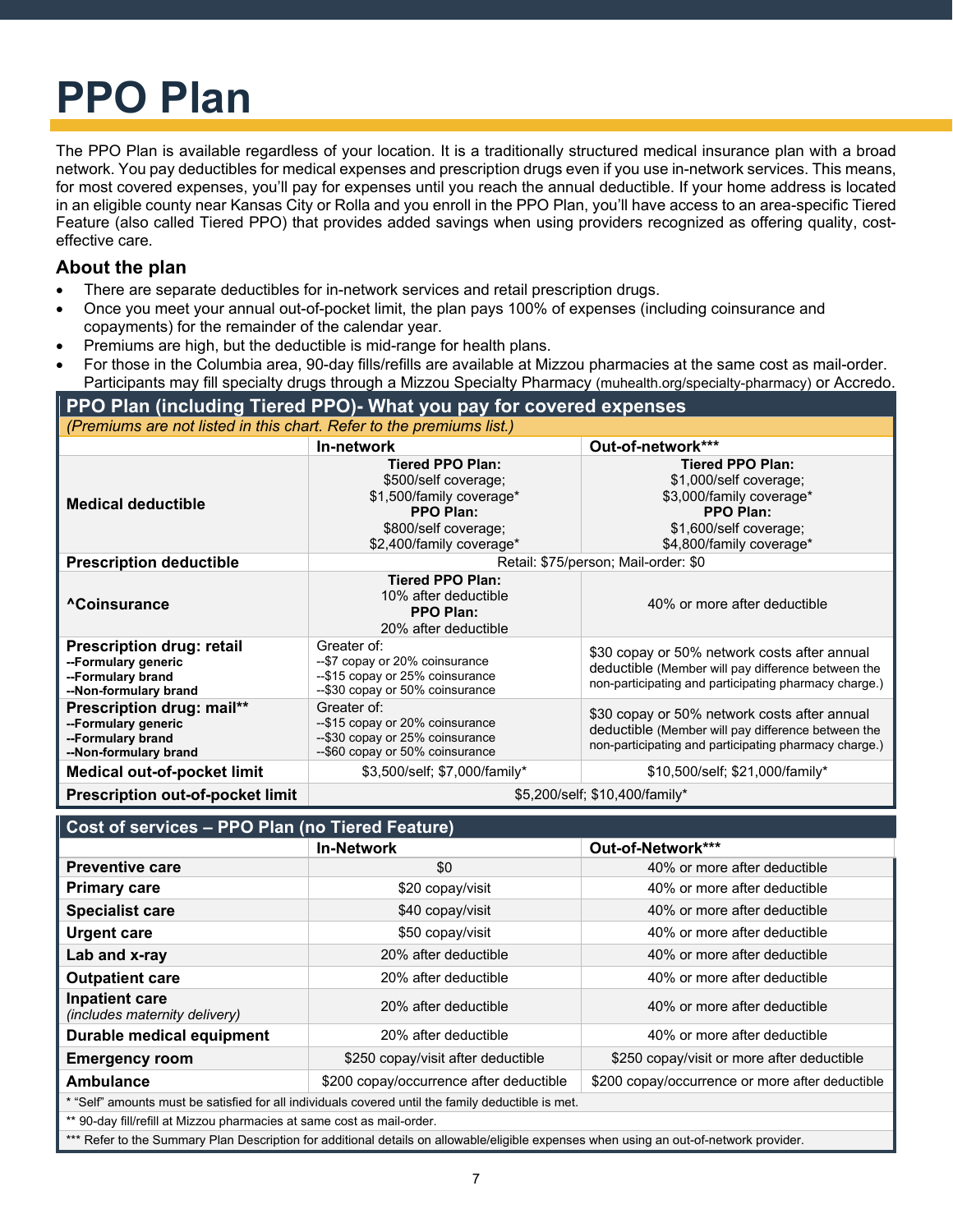### **PPO Plan with Tiered Feature (Tiered PPO)**

If your home address is located in an eligible county in and around Kansas City or Rolla, the PPO plan with Tiered Feature (also called Tiered PPO Plan) will be available to you as part of your PPO Plan.

#### **Eligible Counties for Tiered PPO Plan**

- **Missouri counties:** Cass, Clay, Crawford, Dent, Gasconade, Jackson, Johnson, Lafayette, Maries, Platte, Phelps, Pulaski, Ray and Texas.
- **Kansas counties:** Johnson and Wyandotte.

If you live in one of the above identified counties and enroll in the PPO Plan, you have access to two tiers of providers within UHC's Choice Plus Network:

- **Tier 1:** Premium Care Physicians. Rated as having two hearts (♥♥) by UHC because of their high quality, costeffective care. Utilizing this tier may help you lower costs for services.
- **Tier 2:** Includes certain types of specialists; providers rated as having one heart (♥) by UHC; and providers who are unrated or do not meet the criteria for designation.

Those who are eligible for the Tiered PPO Plan enjoy savings when they use Tier 1 providers but will always have access to a broad network through Tier 2.

Additionally, save when using non-hospital-affiliated, free-standing facilities, ambulatory surgical centers or physician offices (designated network) instead of outpatient hospital facilities (network) for services such as labs, x-rays, scans and outpatient surgery.

| <b>Cost of services - Tiered PPO Plan</b>                                                                                              |                                                                                                        |                                              |                                 |
|----------------------------------------------------------------------------------------------------------------------------------------|--------------------------------------------------------------------------------------------------------|----------------------------------------------|---------------------------------|
|                                                                                                                                        | In-Network Tier 1 <b>vv</b>                                                                            | In-Network Tier 2 ♥                          | Out-of-Network***               |
| <b>Preventive care</b>                                                                                                                 |                                                                                                        | \$0                                          | 40% or more after<br>deductible |
| <b>Primary care</b>                                                                                                                    | \$15 copay/visit                                                                                       | \$25 copay/visit                             | 40% or more after<br>deductible |
| <b>Specialist care</b>                                                                                                                 | \$35 copay/visit                                                                                       | \$40 copay/visit                             | 40% or more after<br>deductible |
| <b>Urgent care</b>                                                                                                                     |                                                                                                        | \$50 copay/visit                             | 40% or more after<br>deductible |
|                                                                                                                                        | At free-standing facility, ambulatory<br>surgical center or physician's office<br>(designated network) | At outpatient hospital facility<br>(network) |                                 |
| Lab and x-ray                                                                                                                          | 10% after deductible                                                                                   | 20% after deductible                         | 40% or more after<br>deductible |
| <b>Outpatient care</b>                                                                                                                 | 10% after deductible                                                                                   | 20% after deductible                         | 40% or more after<br>deductible |
| <b>Inpatient care</b><br>(includes maternity<br>delivery)                                                                              | 10% after deductible                                                                                   | 20% after deductible                         | 40% or more after<br>deductible |
| Durable medical<br>equipment                                                                                                           | 40% or more after<br>10% after deductible<br>deductible                                                |                                              |                                 |
| <b>Emergency room</b>                                                                                                                  | \$250 copay/visit after deductible<br>deductible                                                       |                                              | \$250 copay/visit after         |
| <b>Ambulance</b>                                                                                                                       | \$200 copay/occurrence<br>\$200 copay/occurrence after deductible<br>after deductible                  |                                              |                                 |
| *** Refer to the Summary Plan Description for additional details on allowable/eligible expenses when using an out-of-network provider. |                                                                                                        |                                              |                                 |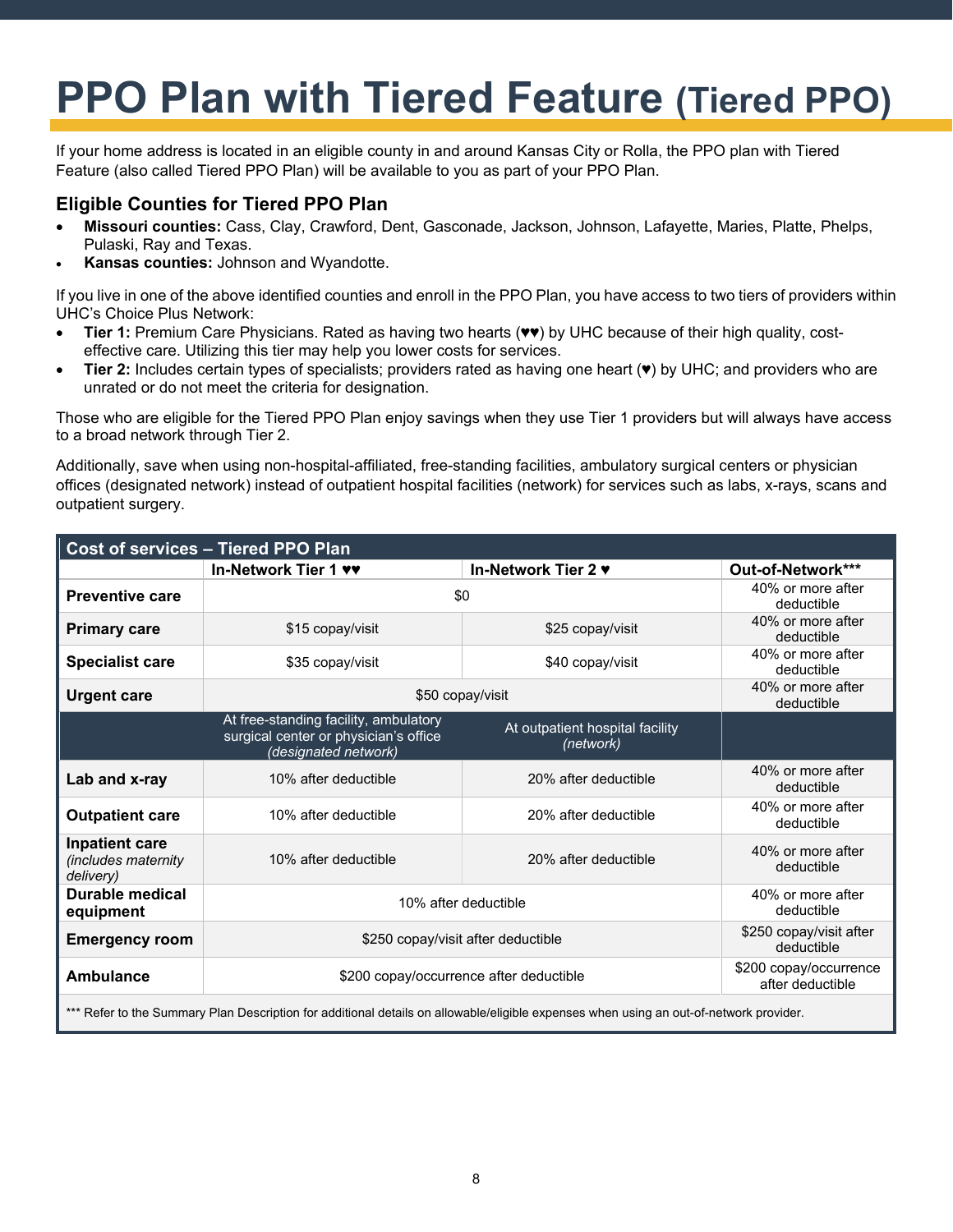### <span id="page-8-0"></span>**Premiums**

| <b>Healthy Savings Plan</b> |                               | Custom Network Plans (Columbia and St. Louis) |                               |
|-----------------------------|-------------------------------|-----------------------------------------------|-------------------------------|
| Coverage level              | <b>COBRA participant cost</b> | <b>Coverage level</b>                         | <b>COBRA participant cost</b> |
| Self only                   | \$451.86                      | Self only                                     | \$555.90                      |
| Self and spouse             | \$985.32                      | Self and spouse                               | \$1,210.74                    |
| Self and child(ren)         | \$942.48                      | Self and child(ren)                           | \$1,158.72                    |
| Self, spouse, & child(ren)  | \$1,535.10                    | Self, spouse, & child(ren)                    | \$1,887.00                    |

| Custom Network Plans (Columbia and St. Louis) |                               |  |
|-----------------------------------------------|-------------------------------|--|
| <b>Coverage level</b>                         | <b>COBRA participant cost</b> |  |
| Self only                                     | \$555.90                      |  |
| Self and spouse                               | \$1,210.74                    |  |
| Self and child(ren)                           | \$1,158.72                    |  |
| Self, spouse, & child(ren)                    | \$1,887.00                    |  |

| <b>PPO Plans (including Tiered PPO)</b> |                               |  |
|-----------------------------------------|-------------------------------|--|
| <b>Coverage level</b>                   | <b>COBRA participant cost</b> |  |
| Self only                               | \$780.30                      |  |
| Self and spouse                         | \$1,701.36                    |  |
| Self and child(ren)                     | \$1,626.90                    |  |
| Self, spouse, & child(ren)              | \$2,645.88                    |  |

| <b>Dental</b>              |                               | <b>Vision</b>              |
|----------------------------|-------------------------------|----------------------------|
| <b>Coverage level</b>      | <b>COBRA participant cost</b> | <b>Coverage level</b>      |
| Self only                  | \$30.11                       | Self only                  |
| Self and spouse            | \$60.22                       | Self and spouse            |
| Self and child(ren)        | \$73.07                       | Self and child(ren)        |
| Self, spouse, & child(ren) | \$103.18                      | Self, spouse, & child(ren) |

| <b>Vision</b>              |                               |
|----------------------------|-------------------------------|
| <b>Coverage level</b>      | <b>COBRA participant cost</b> |
| Self only                  | \$5.37                        |
| Self and spouse            | \$10.70                       |
| Self and child(ren)        | \$11.68                       |
| Self, spouse, & child(ren) | \$18.48                       |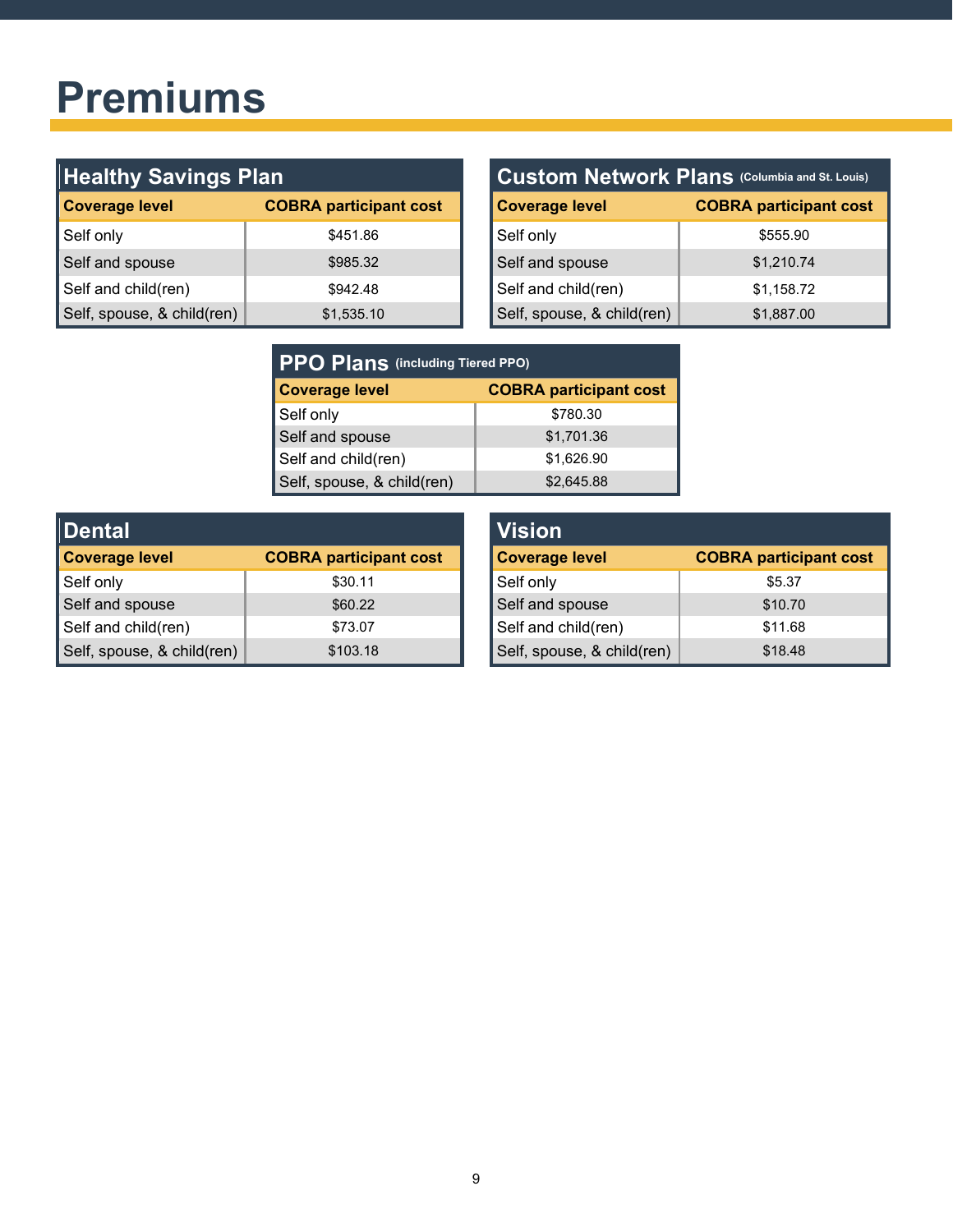# <span id="page-9-0"></span>**Dental**

Dental insurance is administered by Delta Dental. Coverage is offered for three classes of reasonable and customary expenses: preventive, basic and major services. Dental coverage has a maximum annual benefit of \$1,500 for each individual enrolled under the plan. This cap is for covered preventive, basic and major dental care combined. Learn more about dental insurance at umurl.us/dental.

#### **About the network**

The university dental plan utilizes a passive network, which means you have the ability to receive services from network or non-network providers. No matter your provider, your deductible and coinsurance remain the same, as long as charges are reasonable and customary. However, Delta Dental's in-network providers have agreed to charge negotiated rates for specific services, so using either of Delta Dental's two networks, PPO or Premier, may help you achieve more affordable services. Of the two networks, the Delta Dental PPO Network offers the lowest negotiated services, often resulting in the greatest savings.

Visit umurl.us/benadmin to access provider directories for each plan. Dental plan information is listed under "Dental."

**Note:** The services listed here describe eligible dental expenses; orthodontics is not an eligible expense. Reimbursements are limited to fees determined to be reasonable and customary.

| <b>Dental</b>                                                                                                                       |                             |  |  |
|-------------------------------------------------------------------------------------------------------------------------------------|-----------------------------|--|--|
| Services and coverage (Premiums are not listed in this chart. Refer to the premiums list.)                                          |                             |  |  |
| <b>Class A services</b><br>100% (no deductible)<br>Preventive care for routine oral exams, cleaning, x-rays, sealants, and fluoride |                             |  |  |
| <b>Class B services</b><br>Basic care for treatments such as fillings, oral surgery, and extractions                                | 80% after annual deductible |  |  |
| <b>Class C services</b><br>Major treatment such as bridgework, dentures, and crowns                                                 | 50% after annual deductible |  |  |

| <b>Dental</b>                  |       |
|--------------------------------|-------|
| Deductible by coverage level   |       |
| Self                           | \$100 |
| Self, spouse and/or child(ren) | \$300 |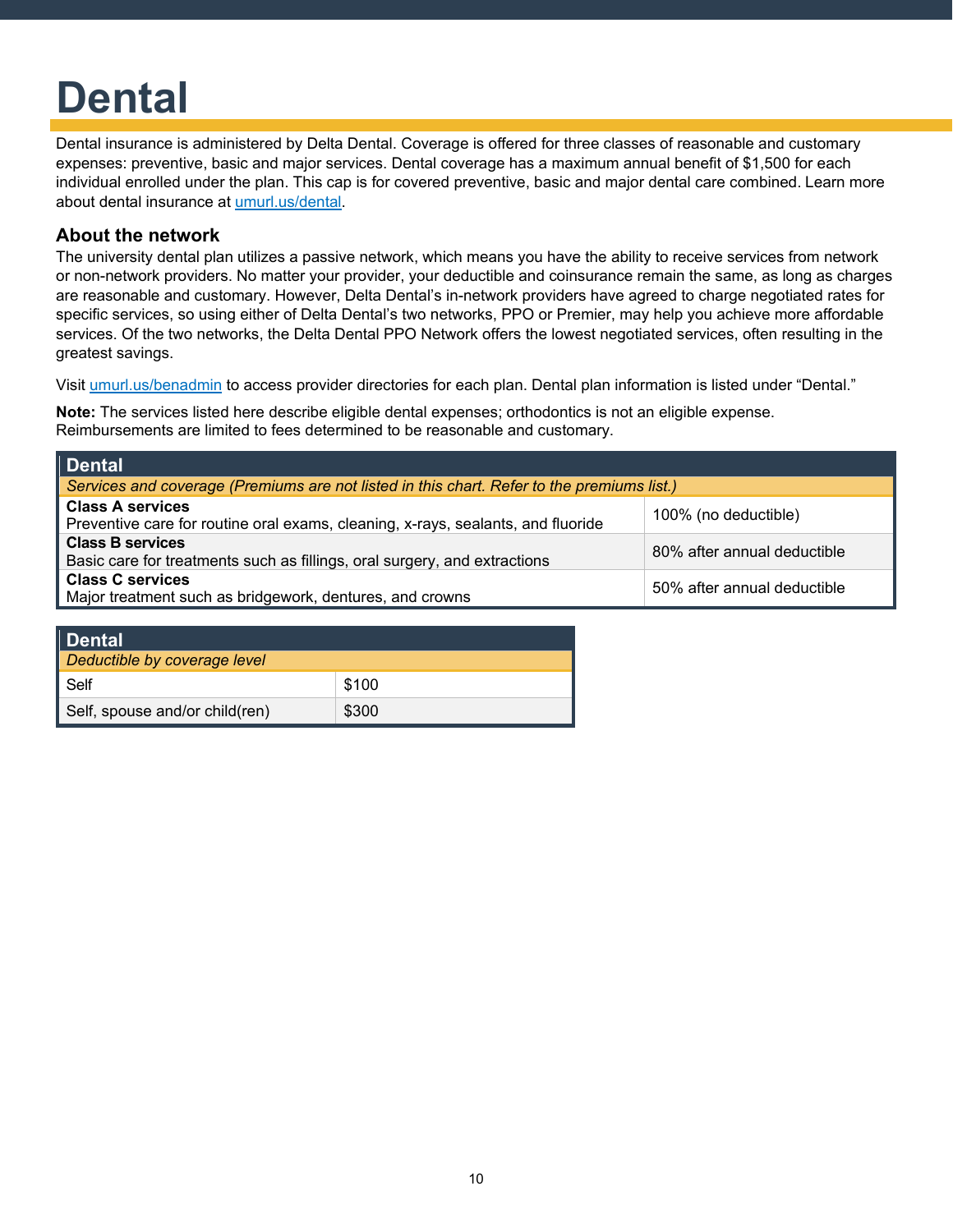## <span id="page-10-0"></span>**Vision**

Vision insurance is administered by EyeMed Vision Care (EyeMed) and utilizes the Insight network. The plan provides a discounted group rate; that discounted group rate is available at all locations where EyeMed is accepted. The plan does not have a deductible. The premiums are 100% paid by you.

Visit [umurl.us/benadmin](http://umurl.us/benadmin) to access provider directories for each plan. Vision plan information is listed under "Vision."

The plan offers coverage for a number of eye-care expenses, some of which are outlined in the table below. Charges on amounts over the indicated limits or on optional features are discounted. Learn more at [umurl.us/vision.](http://umurl.us/vision)

| <b>Vision</b>                                                                              |                                                                                                                                                                                                                                                                                                                                                        |  |  |  |
|--------------------------------------------------------------------------------------------|--------------------------------------------------------------------------------------------------------------------------------------------------------------------------------------------------------------------------------------------------------------------------------------------------------------------------------------------------------|--|--|--|
| Services and coverage (Premiums are not listed in this chart. Refer to the premiums list.) |                                                                                                                                                                                                                                                                                                                                                        |  |  |  |
| Eye Exam<br>(with dilation as necessary)                                                   | \$10 copay                                                                                                                                                                                                                                                                                                                                             |  |  |  |
| <b>Frames</b><br>Any available frame at provider<br>location                               | \$0 copay; \$140 allowance, 20% off balance over \$140                                                                                                                                                                                                                                                                                                 |  |  |  |
| <b>Contact Lens Fitting &amp; Follow-up</b>                                                | Standard: Up to \$40 maximum<br>Premium: 10% off retail                                                                                                                                                                                                                                                                                                |  |  |  |
| <b>Contact Lenses</b><br>Contact lens allowance includes<br>materials only                 | Conventional: \$0 copay, \$140 allowance, 15% off balance over \$140<br>Disposable: \$0 copay, \$140 allowance, plus balance over \$140<br>Medically necessary: \$0 copay, paid-in-full                                                                                                                                                                |  |  |  |
| <b>Standard Plastic Lenses</b>                                                             | Single Vision: \$25 copay<br>Bifocal: \$25 copay<br>Trifocal: \$25 copay<br>Lenticular: \$25 copay<br>Standard Progressive: \$80 copay<br>Premium Progressive Tier 1: \$100 copay<br>Premium Progressive Tier 2: \$110 copay<br>Premium Progressive Tier 3: \$125 copay<br>Premium Progressive Tier 4: \$80 copay, 20% off retail less \$120 allowance |  |  |  |
| <b>Covered Lens Options</b><br>(Standard polycarbonate – under<br>age 19)                  | \$0 copay                                                                                                                                                                                                                                                                                                                                              |  |  |  |

| <b>Vision</b>                                |                      |  |  |
|----------------------------------------------|----------------------|--|--|
| <b>Frequency of services</b>                 |                      |  |  |
| <b>Examination</b>                           | Once every 12 months |  |  |
| Lenses<br>(in lieu of contact lenses)        | Once every 12 months |  |  |
| <b>Contact Lenses</b><br>(in lieu of lenses) | Once every 12 months |  |  |
| <b>Frames</b>                                | Once every 24 months |  |  |

#### **Did you know?**

EyeMed offers a discount option to those who aren't enrolled in the plan but want to take care of their eye health. More information can be found by visiting [umurl.us/healthtool.](https://umurl.us/healthtool) EyeMed members have access to hearing care discounts through Amplifon. Call (877) 203-0675 to find a provider and activate your discount.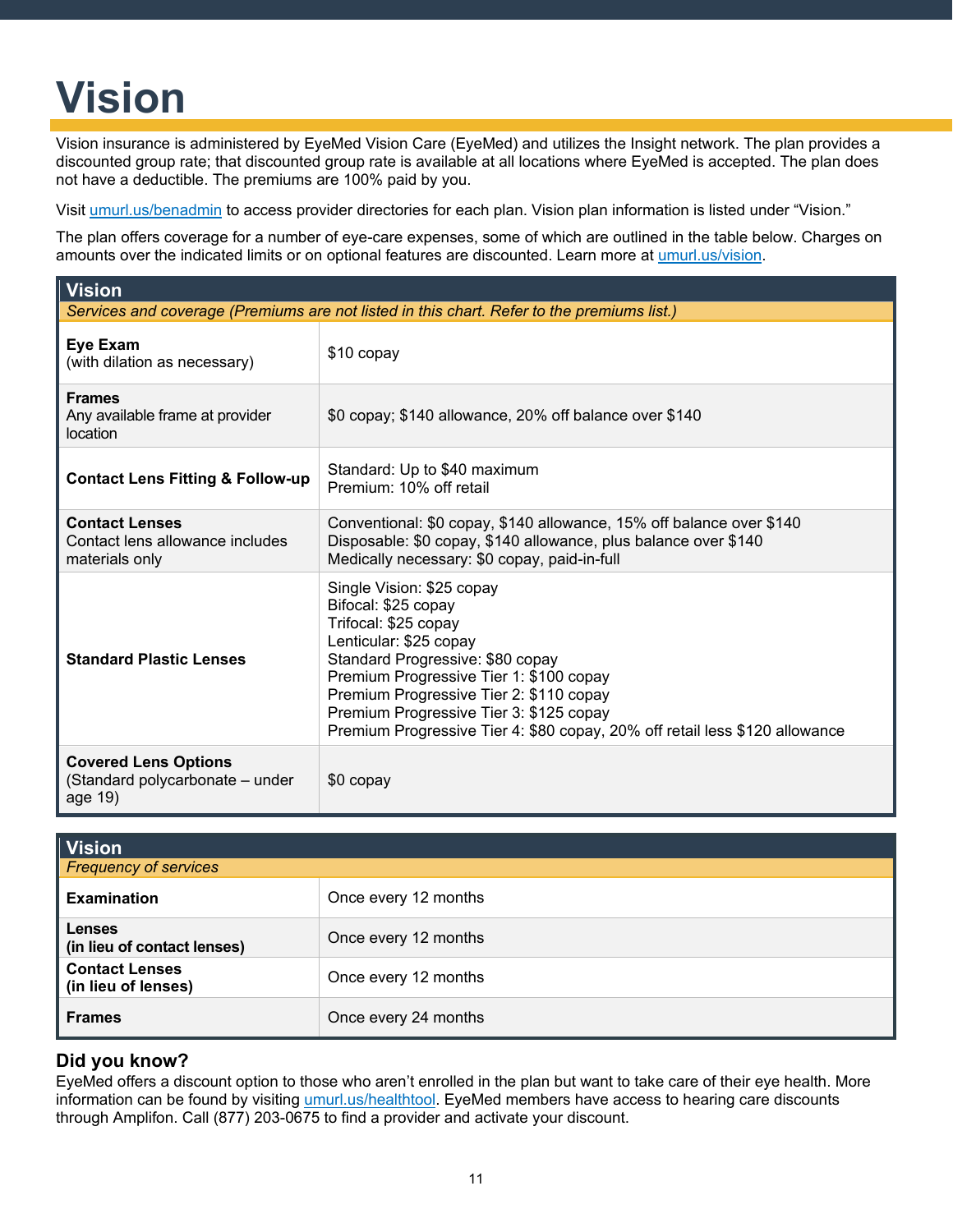### <span id="page-11-0"></span>**After you enroll**

#### **Watch the mail for important documents**

- **New ID cards***.* Make sure to show your provider your new card(s) at the time of service; benefits are effective even if you haven't received your cards yet.
	- o **Medical/Prescription -** You will receive a single ID card only if you are newly enrolled or have changed plans.
	- o **Dental -** You will receive an ID card in the subscriber's name only if you're newly enrolled.
	- o **Vision -** You will receive an ID card in the subscriber's name only if you're newly enrolled.

#### **Make the most of your health insurance**

Preventive services let you take charge of your health and stop problems before they start. If you enroll in medical insurance, in-network preventive care is covered at 100%. Preventive care includes annual physical exams, immunizations and well-child care that is unrelated to a medical diagnosis. There is a list of what is considered preventive under Health Care Reform/ACA, and what will be covered at 100%, on healthcare.gov or UHC's preventive care website, available at [www.uhc.com/health-and-wellness/preventive-care.](http://www.uhc.com/health-and-wellness/preventive-care)

With vision insurance, annual eye exams are offered with a small copay.

Generally speaking, if you're enrolling in the dental plan, routine oral exams are covered completely, but it's always a good idea to check with your provider. Find in-network dentists in your area through Delta Dental. Contact information for all insurance administrators is available at [umurl.us/benadmin.](http://umurl.us/benadmin)

#### **Choose the right type of care**

Making an informed decision about your healthcare needs can save you time and money, but when you are ill or injured, assessing your condition and choosing the best place to go for treatment isn't easy. You have four care options, but each is unique in the services it provides:

- **Primary care physician**: Visit your primary care physician when you have a non-life threatening condition during regular hours of work week, or if you don't need immediate attention. It's always best to see your primary care physician, since they know you and your health history. Examples include persistent cough, sore throat or rash.
- **Convenience care clinic**: When you experience symptoms as noted above, but it's after hours or on a weekend, a convenience care clinic can be a good option. Convenience care clinics are typically available in local retail or drug stores and usually have extended hours on weekdays and weekends.
- **Virtual visits**: No matter when or where you need care, virtual visits can connect you with a doctor through video chat on your mobile device, tablet or computer. Virtual visits are best for getting care in non-emergency situations that don't require hands-on assessment or tests. For example, colds, fevers, migraines or allergies. In most cases, you'll have the opportunity to get a diagnoses and prescription (if needed) in 20 minutes or less. Learn more at [umurl.us/virtualvis.](http://umurl.us/virtualvis)
- **Urgent care clinic**: Urgent care clinics are an appropriate choice when you have an unexpected illness or injury that requires immediate attention, but is not necessarily life-threatening. These clinics offer many resources to treat a wound or injury, and will often do so immediately. Examples include a cut that may need stitches or a sprained ankle.
- **Emergency room**: Seek an emergency room when an illness or injury is very serious or life-threatening. In most cases, you will know the condition is serious, sudden and/or requires immediate attention. If you are unable to get to an emergency room, call 9-1-1 for assistance. Examples include broken bones with deformed appearances, head trauma, drug or alcohol overdoses or severe cuts or burns.